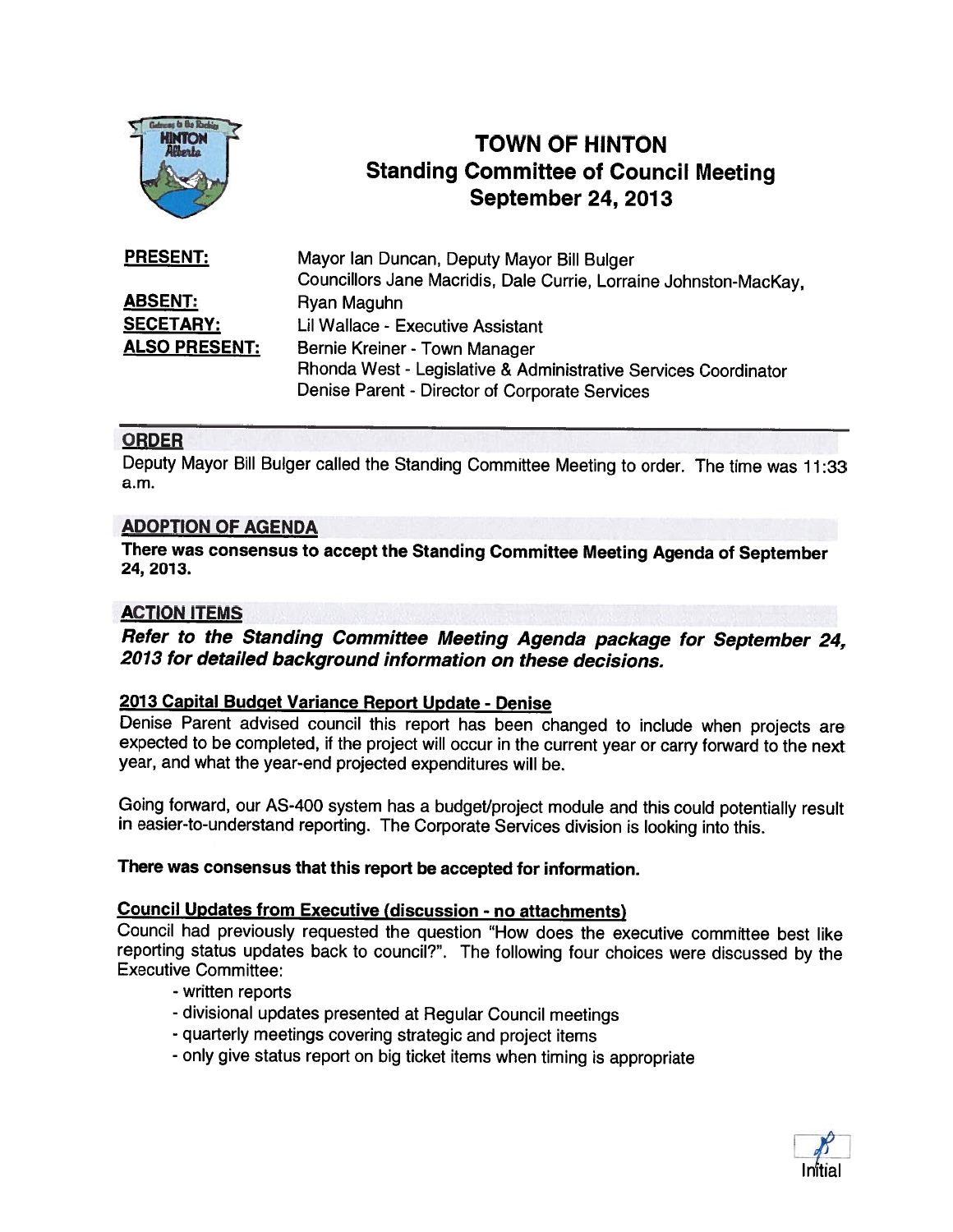Mr. Kreiner advised the Executive Committee felt <sup>a</sup> special standing committee meeting update on strategic items is best every <sup>3</sup> months. However, council felt by discussing the items at Standing Committee they would have <sup>a</sup> better opportunity to talk to each director about specific <sup>p</sup>ieces of the strategic <sup>p</sup>lan. The base services have already been covered well in previous reports, and council would like to concentrate on strategic items.

#### There was consensus that Council direct Administration to bring updated reports to Standing Committee every three months.

## Direction of LAPP pension <sup>p</sup>lan moving forward (overview).

Mr. Kreiner advised council that pensions for all three levels of governmen<sup>t</sup> are under scrutiny right now and approximately ten days ago the provincial governmen<sup>t</sup> made an announcement proposing pension changes in AB municipalities. Council then watched a self-explanatory video<br>provided on the Govt. of Alberta Finance Dept. website through video link: http://finance.alberta.ca/publications/pensions/sustainability/index.html#info

## There was consensus that this repor<sup>t</sup> be accepted for information.

The mayor called <sup>a</sup> recess at 1:01 pm and Councillor Dale Currie left the meeting at this time as he had to go back to his job. The meeting reconvened at 1: 09 p.m.

#### Discussion on MGA Review - Jane Macridis

Councillor Jane Macridis brought up this topic to obtain more information prior to completing <sup>a</sup> questionnaire that was recently distributed by Municipal Affairs. She enquired what was happening at the provincial level and what discussions have taken <sup>p</sup>lace. The Mayor advised this topic will be brought up as an agenda item at the next AUMA conference in November.

Each councillor can respon<sup>d</sup> to the questionnaire and presen<sup>t</sup> their individual views.

Bernie Kreiner left the meeting at 1:27 pm to attend an Emergency Operations Centre training session being held today.

#### ADDITIONAL INFORMATION

#### Urgent Matters from Council and Town Manager

Councillor Johnson-Mackay advised council that the pos<sup>t</sup> office in Hinton is being downsized to just <sup>a</sup> wicket. The pos<sup>t</sup> office workers are concerned and requested this be discussed with MP Rob Merrifield. It was noted that no jobs are being lost but in <sup>a</sup> few years quite <sup>a</sup> few employees will be retiring and these jobs will not be replaced. Councillor Johnson-Mackay is to gather more information to bring back to council.

Councillor Macridis reminded council of the signing of the landfill memorandum of agreemen<sup>t</sup> on October 9, <sup>2013</sup> at the Government Centre Foyer. The bbq will be held at 12:30 pm and the official signing of the agreemen<sup>t</sup> will take <sup>p</sup>lace at 1:30 pm with <sup>a</sup> guided tour of the landfill afterwards. Councillors are asked to send their RSVP to Mona Hegion (865-2634).

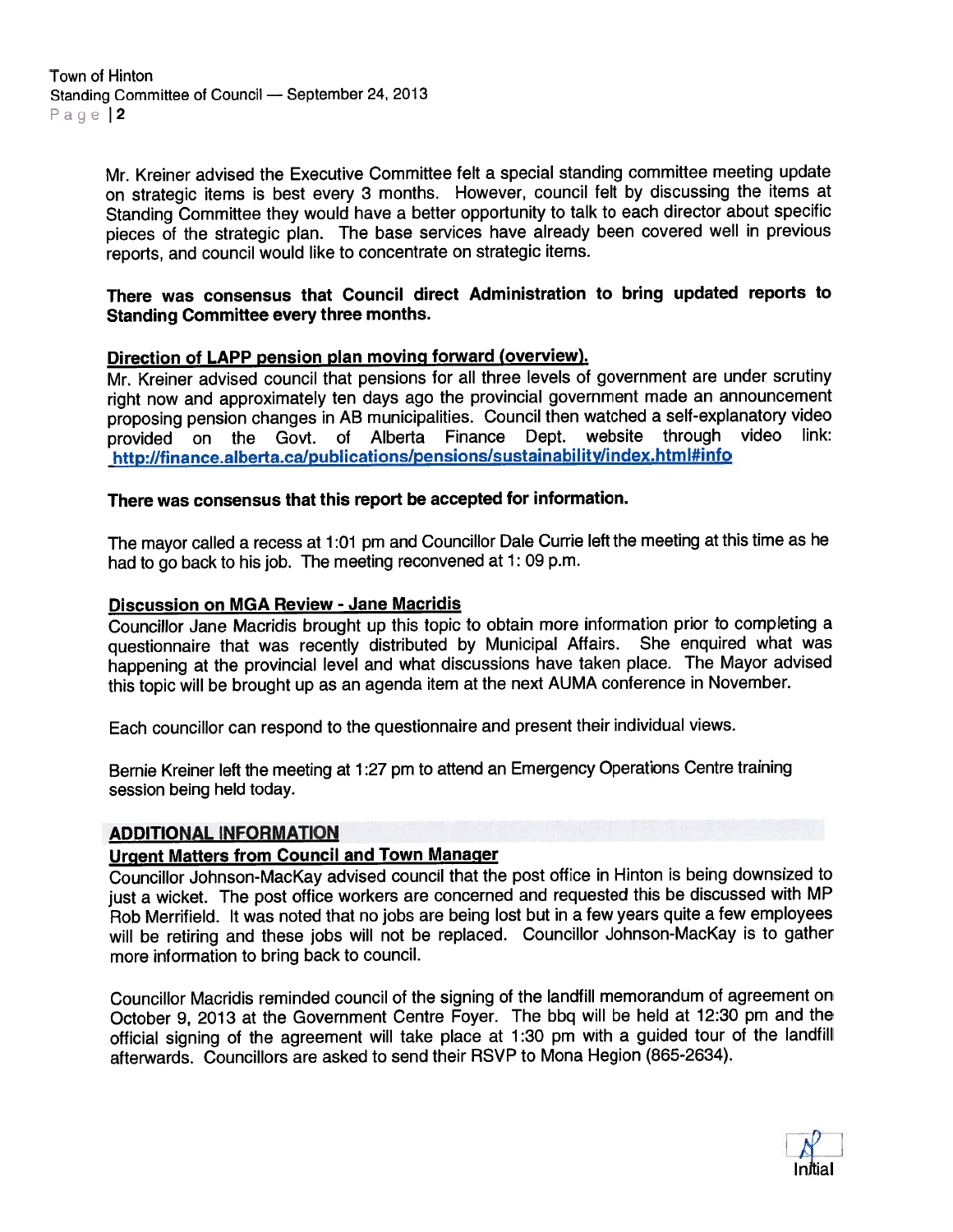Town of Hinton Standing Committee of Council — September 24, 2013 Page 13

> The Mayor advised he attended the regional mayor's meeting in Drayton Valley on Friday, September 20, 2013. MP Rob Merrifield and Minister of Environment and Sustainable Resource Development ("ESRD") Diana McQueen were also there. The group discussed AB<br>Newsprint's loss of FMA land to caribou habitat and are developing strategies for the next steps. The Species at Risk Act needs to be looked at. As a group they are continuing to work to understand their role and refine <sup>a</sup> group message. The Mayor will attend <sup>a</sup> multi-stakeholder workshop being held October 3, <sup>2013</sup> in Nisku, AB and will provide council will an update when he returns.

#### Executive Assistant Logistics Information

No upcoming events logistics were discussed.

Councillor Jane Macridis thought the "Celebrate Democracy" bbq held immediately after the election nomination period yesterday was a great day and wanted to say thank you to the organizers. It was great to see so many peop

IN CAMERA (if necessary)

N/A

#### ADJOURNMENT

L. JOHNSTON-MACKAY - That Standing Committee Meeting of Council adjourn.

The time was 1:44 p.m.

Carried

Deputy Mayor

Director of Corporate Services